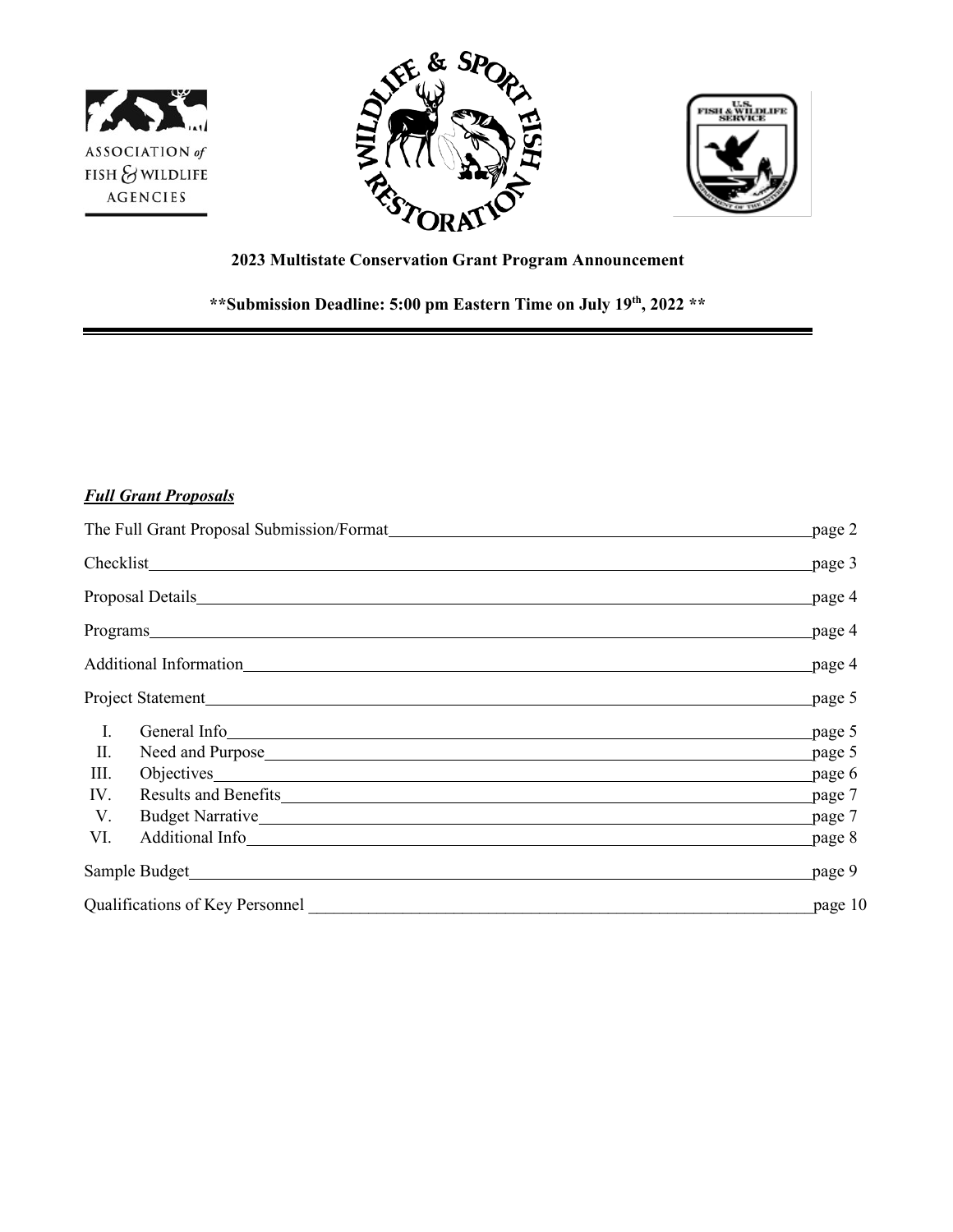## **Submission Instructions**

You must submit your proposal through AFWA Portal at <https://afwamscgp.smapply.io/> - It allows for AFWA review.

You must submit the proposals through [www.GrantSolutions.gov](http://www.grantsolutions.gov/) by July 19<sup>th</sup>, 2022, at 5:00 PM EST. You will not be able to enter the grant after that. We (AFWA) do not manage the deadline for GrantSolutions, so calling or emailing us about your delays will not help. You have four weeks to write the Full Grant Proposal, do not wait for the last minute and get into issues. Please make sure your organization has an account. – Allows for USFWS to review, award, and close the grant. It is recommended and more practical to write your Proposal in TRACS and download it in GrantSolutions. If this is your first time receiving a grant and you have ever used TRACS, TRACS training will be available so that you can skip this step.

Please review the application carefully before submitting it. Once you submit, you can't go back to make changes!

**Format** - The Full Grant Proposal consists of the following:

### *Part I: Grant Proposal*

- 1. Project Narrative
- 2. Budget
- 3. Qualifications (Limit one paragraph per individual)

# *Part II: Required Federal Forms*

- 1. Application for Federal Assistance (SF 424)
- 2. Budget Information for Non-Construction Program (SF 424-A)
- 3. NICRA (Negotiated Indirect Cost Rate Agreement) if indirect is requested in the budget.
- 4. Organization's Required Statements
- *Deadline: Grant Proposals must be submitted online no later than 5:00 pm EST on Tuesday, July 19th, 2022.*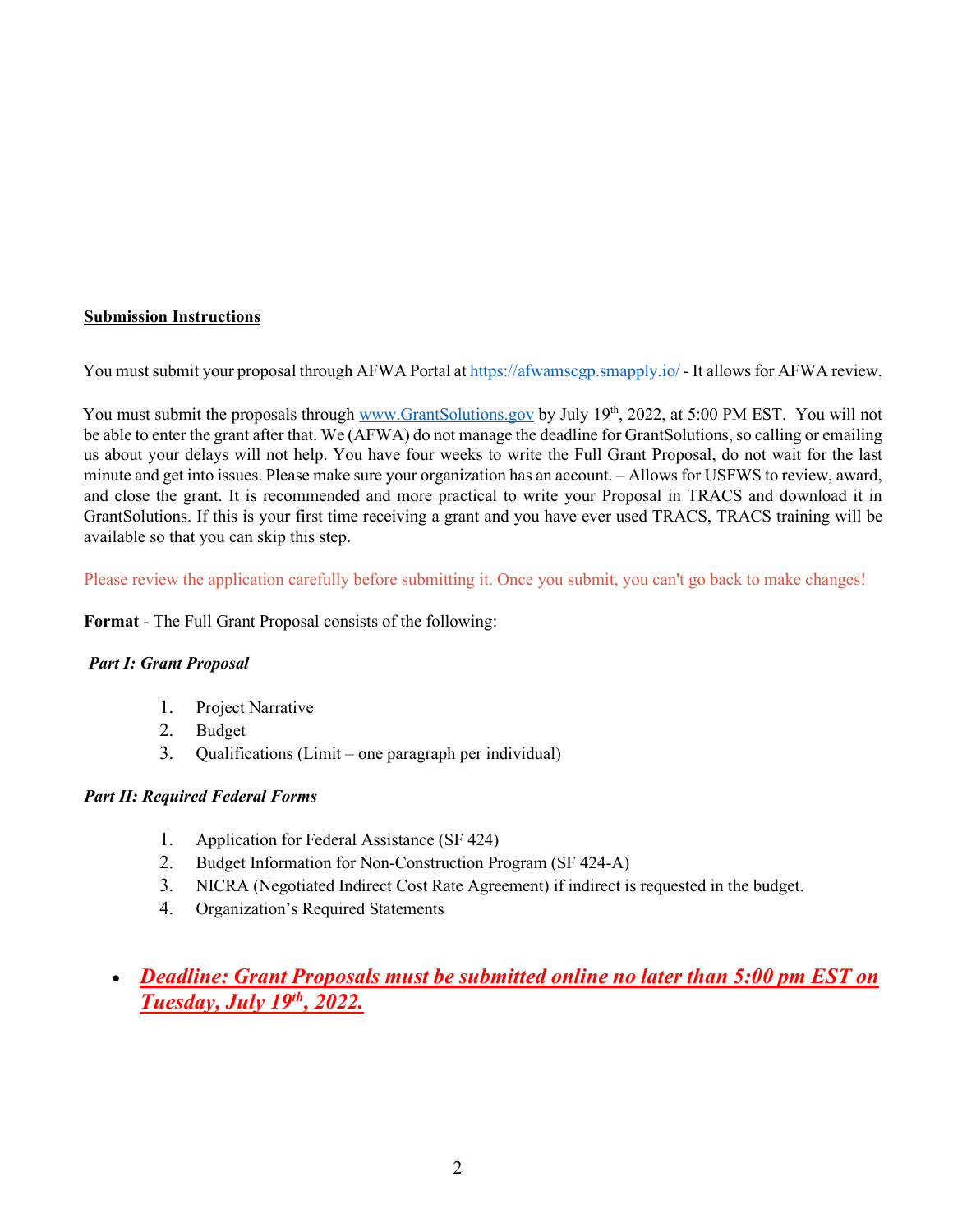### **Checklist before submitting your Full Grant Proposal:**

- 1. **Obtain Unique Entity Identifier:** A UEI is a unique, 9-digit number that verifies the existence of a business entity worldwide. Business entities with multiple physical locations may have more than one UEI number. Presently, the UEI is provided by Dun & Bradstreet and is commonly referred to as a DUNS number. You can obtain a DUNS number, free of charge, by going to the Duns and Bradstreet website. A DUNS number may be issued as rapidly as 1-2 days if initiated via their online portal. A DUNS number is required before an entity registers in SAM since one of the data fields needed is the entity's DUNS number.
- 2. **Register in SAM:** Unless you are waived, you must be registered in SAM before submitting a formal application for Federal funding to a Federal awarding agency. Once you have an active SAM registration, recipients must update their information in SAM on at least an annual basis to maintain the active registration. If you let your SAM registration expire, the FWS will not be able to make any financial amendments to your approved grant while your registration is expired. Information that you will need to register in SAM includes: (1) DUNS; (2) Legal business name; (3) Address; (4) Taxpayer Identification Number (TIN)
- 3. **Enroll in ASAP**: Applicants who receive a Federal grant will be required to enroll in the U.S. Treasury's Automated Standard Application for Payments (ASAP) to receive payments under their grant. If you have never enrolled in ASAP or have never been enrolled in ASAP under an FWS grant, then WSFR staff will facilitate your enrollment. Please fill out sections 1-3 of the ASAP enrollment form (see AFWA's site) and submit it within your Federal application package. If your organization is awarded by the selection process and approved by WSFR, WSFR will initiate your enrollment into the ASAP payment system while processing your proposal. ASAP will notify your organization's POC on how to complete the enrollment process, including entering your organization's banking information into the system. Once your enrollment is complete, as you incur eligible and allowable costs under the grant, the person you designate with the "Payment Requestor" role can request payments as frequently as you want. Funds are typically deposited electronically into your account the next business day. IMPORTANT, recipients must not draw down all their funds immediately on a grant. Payments must minimize the time between requesting funds and your subsequent disbursement of those funds to pay for allowable costs or on a reimbursement basis.
- 4. **Register in GrantSolutions**: Once awarded, complete steps 4 and 5. The financial assistance software platform allows Federal agencies to manage grants throughout the entire award life cycle. Go HERE
- 5. **Register in TRACS:** <https://tracs.fws.gov/> All TRACS users need to undergo training.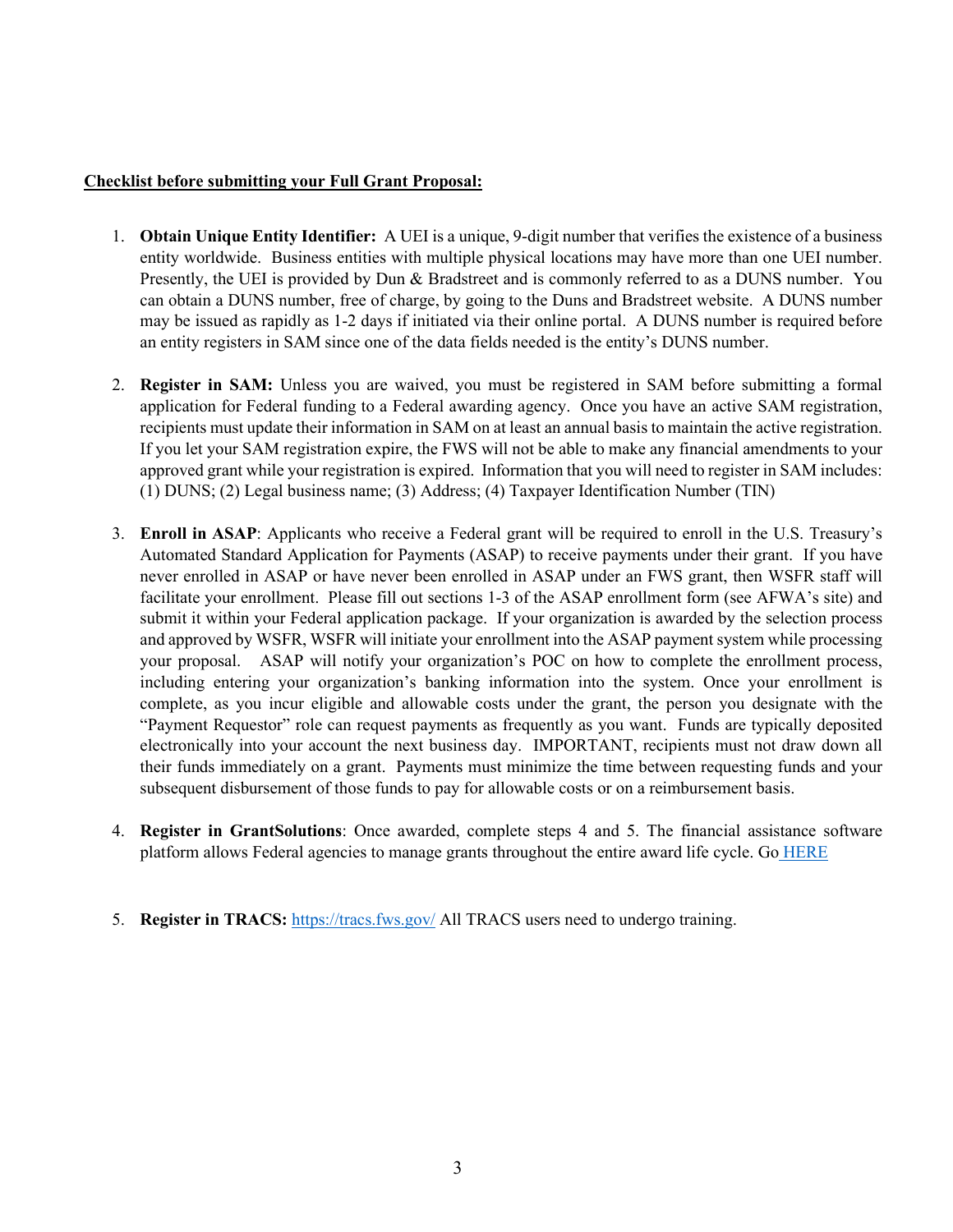## **INSTRUCTIONS (Full Grant Proposal)**

### **2023 Multistate Conservation Grant Program**

#### **I. Proposal Details**

| 1. Descriptive Title:                    | $2023$ MSCGP – Write the proposal title |  |  |                                                                              |
|------------------------------------------|-----------------------------------------|--|--|------------------------------------------------------------------------------|
| 2. Recipient Location (State/Territory): |                                         |  |  |                                                                              |
| <b>Grant Start Date:</b>                 |                                         |  |  | January 1 <sup>st</sup> , 2023   4. Grant End Date:   December $31st$ , 2023 |

5. **Project Abstract Summary/Public Description:** The Summary is the first aspect of your hard work that the National Grants Committee members will see and, if not drafted carefully, maybe the last.

The summary is the first opportunity to outline your project and impress your proposal's importance to your reviewers. Be sure and indicate the local need for said project, alternatives in the absence of federal support, as well as the benefits of the project both before and after its implementation. The consequences of the proposal after funds are allocated should undoubtedly be highlighted, essentially ensuring that the National Grants Committee members reviewing the proposal will see, from the first page, the benefits of allocating funds.

6. **Grant Recipient Contact(s)** - list full name, title (optional), phone number, email address, and organization name

## **II. Program(s)**

1. Grant program(s) associated with this grant proposal (check all that apply)

Modern Multistate Conservation Program - Wildlife Restoration (R3 MSCGP) Traditional Multistate Conservation Program - Sport Fish Restoration (T-MSCGP) Traditional Multistate Conservation Program - Wildlife Restoration (T-MSCGP)

### **III. Additional Information**

- 1. **Organization Type** (check one):
	- $\Box$  12 Nonprofits having a 501(c)(3) status with the IRS, other than institutions of higher education
	- $\Box$  13 Nonprofits without 501(c)(3) status with the IRS, other than institutions of higher education
	- $\Box$  00 State governments
	- $\Box$  06 Public and State controlled institutions of higher education
	- $\Box$  The United States Fish and Wildlife Service, or a State or group of States
- 2. **Beneficiary Information.** Please choose one of the following categories that best describes the geographic scope of the project:
	- a. Project benefits in at least 26 states.Using states' abbreviations, please list all states that will benefit.
	- b. Project benefits a majority (over 50%) of the States in a [U.S. Fish & Wildlife Service Region](https://nctc.fws.gov/courses/csp/csp3115/resources/ESA_Folder/Regional_Offices5_04.pdf) that will benefit. List the States in each Region that will benefit (use State abbreviations).
	- c. Project benefits a majority (over 50%) of the States belonging to a regional association of State fish and wildlife agencies (click each of the Associations for the state members, [WAFWA,](https://www.wafwa.org/) [MAFWA,](http://www.mafwa.org/wp-content/uploads/2011/06/MAFWA_Map_11.jpg)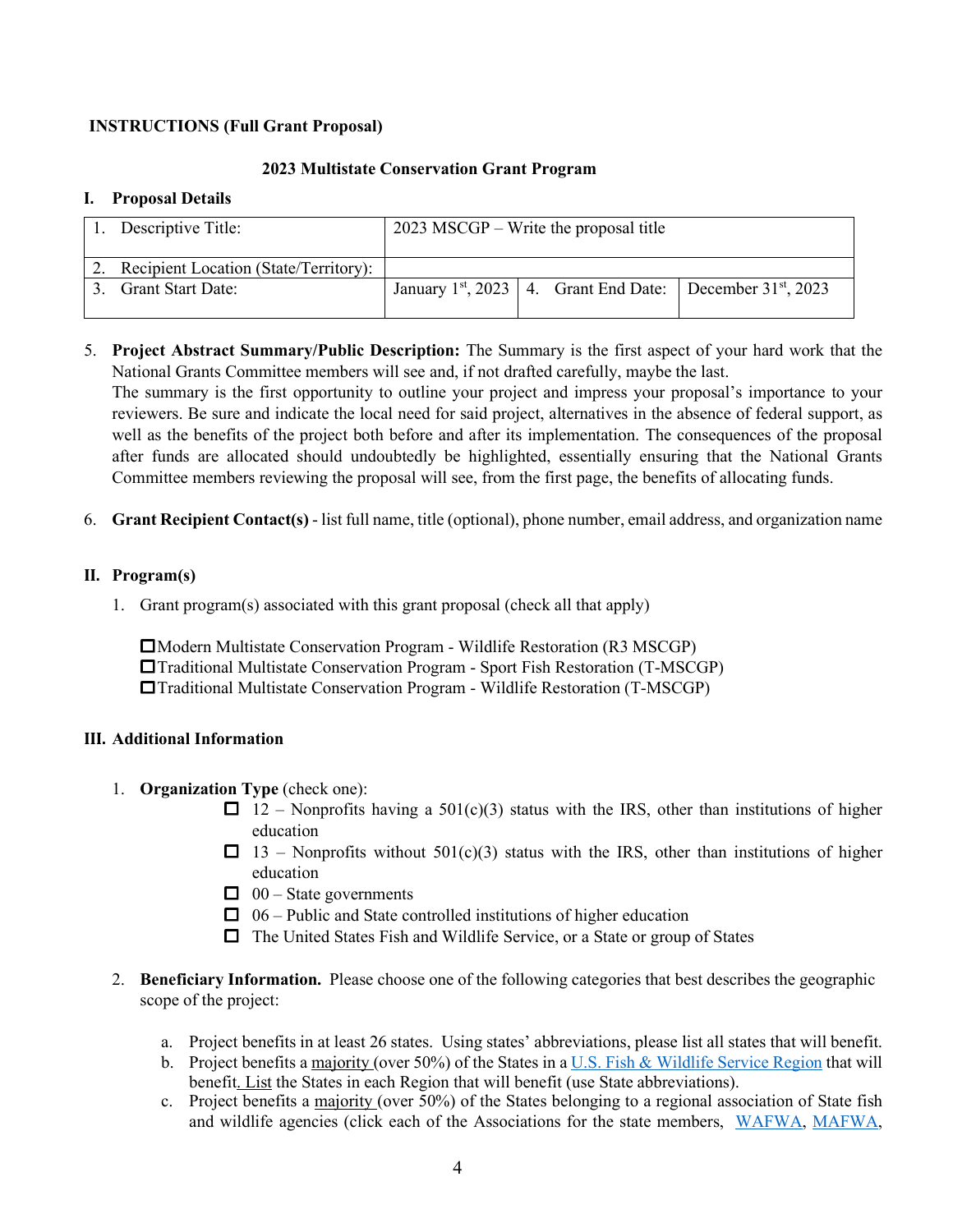[NEAFWA,](https://www.neafwa.org/members.html) [SEAFWA,](http://www.seafwa.org/) Please indicate the regional fish and wildlife association that will benefit and list the States in each region that will benefit (use State abbreviations).

# 3. **The Strategic Priority Addressed – [Please refer to 2023 Strategic Priorities](chrome-extension://efaidnbmnnnibpcajpcglclefindmkaj/https:/www.fishwildlife.org/application/files/9316/4683/9651/2023_MSCGP_Strategic_Priorities.pdf)**

- 4. **Conflict of Interest Disclosure Statement** (check one)
	- $\Box$  Not Applicable
	- $\Box$  If applicable, enter the statement below

## **PROJECT STATEMENT**

The project statement is one of the required documents (perhaps the most crucial document) to be included in an application for Wildlife and Sport Fish Restoration program funding. Other WSFR administered programs also require a project statement but sometimes refer to it by other means (i.e., project narrative or proposal). The project statement is the heart and soul of your grant application. It helps to identify a conservation issue, problem, or opportunity that must be addressed, as well asthe actions that your agency/organization will implement to help resolve the issue, problem, or opportunity. A project statement is required for each specific project funded in a grant. There is no standard format that all applicants must use for their project statements. However, certain required elements must be included in a complete project statement. Project statements generated in TRACS contain the required details of the Project Statement per 50 CFR 80.82.

## **I. General Info**

| 1. Project Statement Title                                                                                                                               | $\Box$ Copy Grant Title, or<br>$\Box$ Enter the unique project statement title<br>below: |
|----------------------------------------------------------------------------------------------------------------------------------------------------------|------------------------------------------------------------------------------------------|
| 2. Geographic Location:                                                                                                                                  |                                                                                          |
| 3. TRACS Group - Select the group responsible<br>for the grant proposal at the lowest level (e.g., b)<br>the state agency and/or division or sub-group): |                                                                                          |

4. Point of Contact for TRACS (identify a single point of contact for grant activities) - list full name, title (optional), phone number, email address, and organization name: Identify the primary single point of contact for the grant activities in this performance report (this may be the same person listed as the grant recipient in the Grant Proposal or may be another staff member). Enter the search parameters by First and Last Name or Email Address or click Add Contact if needed.

### **II. Need & Purpose**

1. **Need** (Identifying the Issue) This should be a clear and concise account of the problems or issues that need to be addressed and which were the foundation for applying for this specific grant in the first place. The important aspect is presenting the data about your proposal to clarify a need only grant funding can relieve. Applicants will want to note how the organization or individual noticed the problem or issue, the nature of the problem, what is currently being done, and the purpose for developing the proposal. Also, include the remaining (if limited) alternatives if funds are not allocated and what will happen if the project or problem is not addressed.

By a detailed chronicle of the problem or need, the facts, the solution, and the overall benefits of your solution, along with the unappealing alternatives, the Problem Statement can effectively make a case for why the proposed grant funds are a necessity. Explain how this project addresses the desired outcomes described in the Strategic Priority under which this proposal was submitted.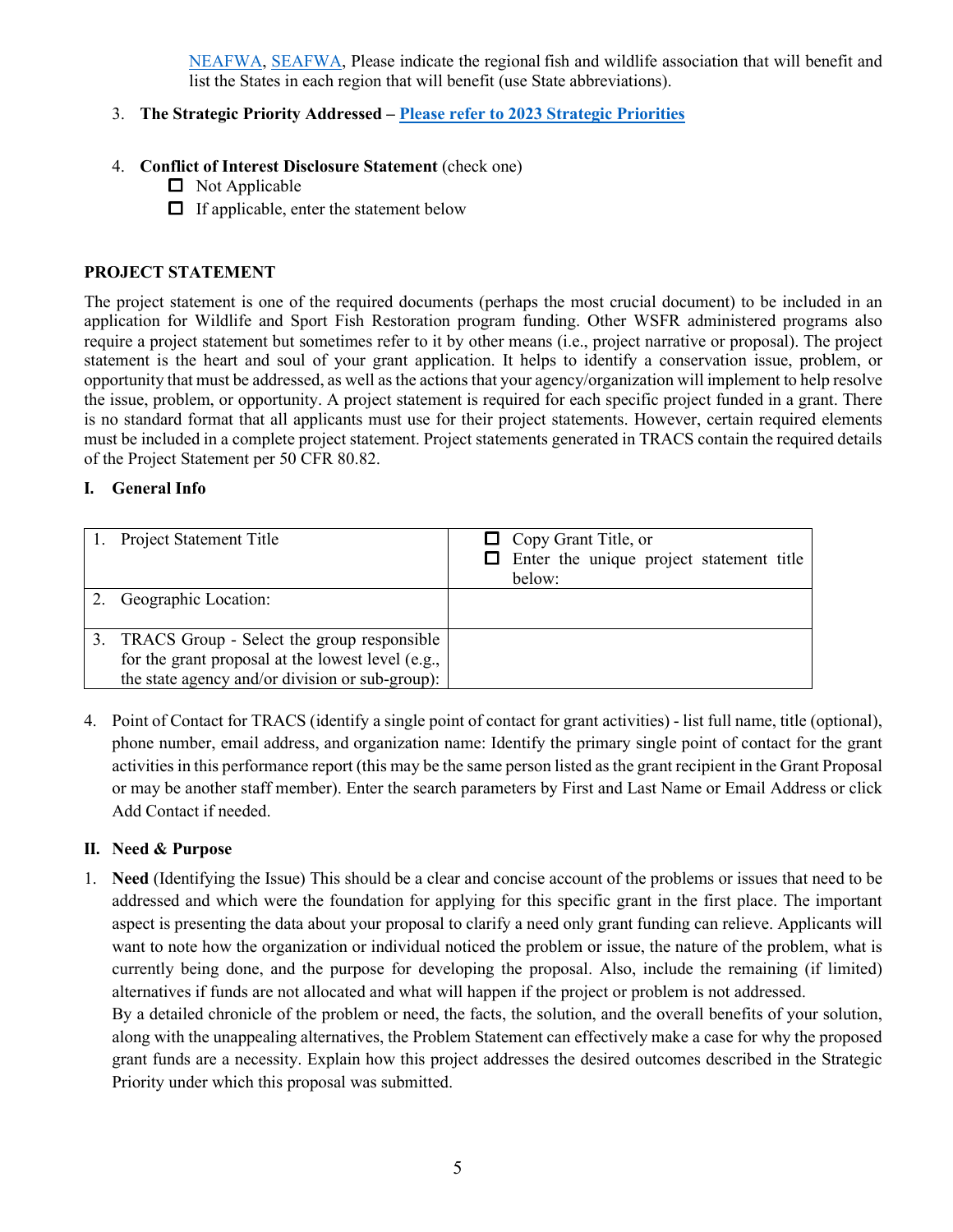2. **Purpose:** The Purpose states the project's desired outcome by describing the benefits to users, habitat, and/or species and the expected results/outcomes from resolving a conservation need.

# **III. Objectives**

TRACS provides grant applicants/recipients with a list of "standard objectives" that streamline performance reporting, increase transparency and demonstrate national accomplishments of the WSFR-administered financial assistance programs. TRACS formatted objectives consist of four components: Approach, Strategy, Objective, and Activity. The end result is an objective that is specific, measurable, time-bound, and clearly defines what you want to achieve.

See the Matrix and Fact Sheets on the WSFR Training Portal (TRACS Training menu > [Job Aids and Resources](https://wsfrtraining.fws.gov/mod/page/view.php?id=216&forceview=1) page):

- 1. **Objective 1 Title** (e.g., Conduct 5 Leadership Training to 35 States' technical staff by December 31st, 2022). Objectives state the project's desired outcomes and are meant to be realistic targets or benchmarks that, if achieved, will resolve the need. Refer to the TRACS Performance Matrix and related tools for the best practice format for each objective title.
- 2. Select the **Standard Strategy** for this objective (pick one): A strategy is a high-level category used to define the type of work. Each Strategy has one or more standard objectives, a target date, and one or more activity tags that further define the objective. For some activities, the system asks for the target species or target habitat type(s), real property, and/or facilities information.
	- Coordination and Administration
	- D Direct Habitat and Species Management
	- **E** Environmental Review
	- Facilities/Areas Construction, Renovation, or Acquisition
	- □ Facilities/Areas O&M
	- $\Box$  Outreach and Communications
	- $\Box$  Planning
	- Research, Survey, Data Collection, and Analysis
	- Stakeholder Involvement
	- $\Box$  Technical Assistance
	- $\Box$  Training and Education
- 3. Select the Standard Objective by Strategy: Select a predefined Objective from the drop-down list based on your chosen strategy.
- 4. Target Date: The target date is the deadline when you plan to complete this objective and must match the grant end date or be within the overall grant start and end dates. The target date usually matches the grant end date.
- 5. Does this objective pertain to R3 (Recruitment, Retention, and Reactivation)?
	- □ Yes  $\square$  No
- 6. List activities with a unit of measurement for tag one and list any tag 2s:

**Activity** = An activity further defines the intent of the objective. For each standard objective, a user must select one or more activities. All objectives require selecting at least one activity tag 1, and the unit of measure is entered at this level. Some activities also require more specific information with an activity tag 2. For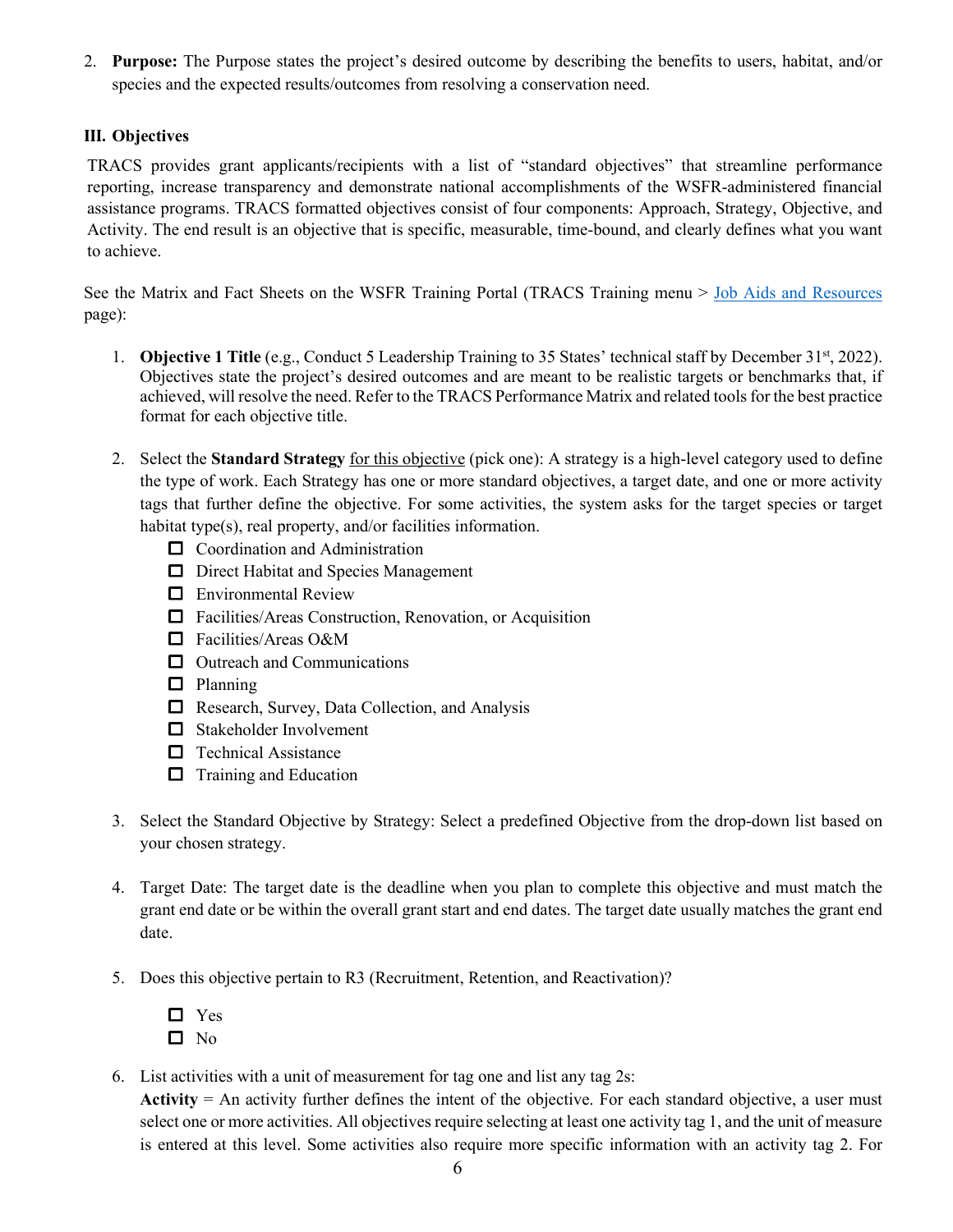example, with the objective of "conduct training events," activity tag 1 defines the type of training events as "hunter education." TRACS will also ask the user to define further what type(s) of hunter education, such as firearms hunting and/or archery hunting.

- 7. **Principal Investigator (if applicable)** list full name, title (optional), phone number, email address, and organization name: The Principal Investigator (PI) is the lead researcher for a research-based project, such as a field or laboratory study. Enter the search parameters by First and Last Name or Email Address or click Add Contact if needed.
- 8. List **Target Species and/or Habitat Types** (if applicable): Some activities have additional requirements, such as identifying target species and habitat(s). For more information on how to enter species and habitat(s), see "Course 5: Species and Habitat".
- *9.* **Approach Narrative:** The approach describes the specific methods necessary to accomplish the objective. The approach answers the question of "how" the objective will be accomplished by describing the actual work that will be done. This approach should include adequate detail to demonstrate sound design, appropriate procedures, and accepted fish and wildlife conservation, ten management or research principles. *A separate approach is required for each objective in TRACS (and encompasses all activities within that objective).*

**Fill out Section III: Objectives and the associated questions for each additional objective (copy and paste the objectives section again here, as many times as needed to capture each objective).**

## **IV. Results & Benefits**

Describe the deliverables, including the evaluation results, how the results will be disseminated to the intended users, and the benefits of each deliverable. As best as possible, the benefits should be expressed in measurable outcomes when possible (i.e., the number of participants likely to continue the learned outdoor activity and purchase licenses in the future).

- Proposals should address in specific detail how grant products/materials/programs will be used, by whom, and the initial and continuing benefits beyond the life of the grant.
- Clearly describe the anticipated, extended use/life of the project's results/products / services after the project is completed and how this extended use/life will be accomplished.

# **V. Budget Narrative**

1. **Budget Narrative:** Explain and justify all requested budget items/costs in the Budget Narrative. Demonstrate a clear connection between costs and the proposed project activities. Describe resources you used to develop cost estimates for your project. Provide costs by project and subaccount with additional information sufficient to show that the project is cost-effective. Describe any item that requires WSFR's approval under the applicable Federal cost principles and estimate its cost.

**Travel:** # people are traveling trips… **Other:**

- 2. **Equipment Narrative:** Equipment means tangible personal property (including information technology systems) having a useful life of more than one year and a per-unit acquisition cost, which equals or exceeds the lesser of the capitalization level established by the non‐Federal entity for financial statement purposes, or \$5,000.
	- $\Box$  Not Applicable
	- $\Box$  If applicable, enter the statement below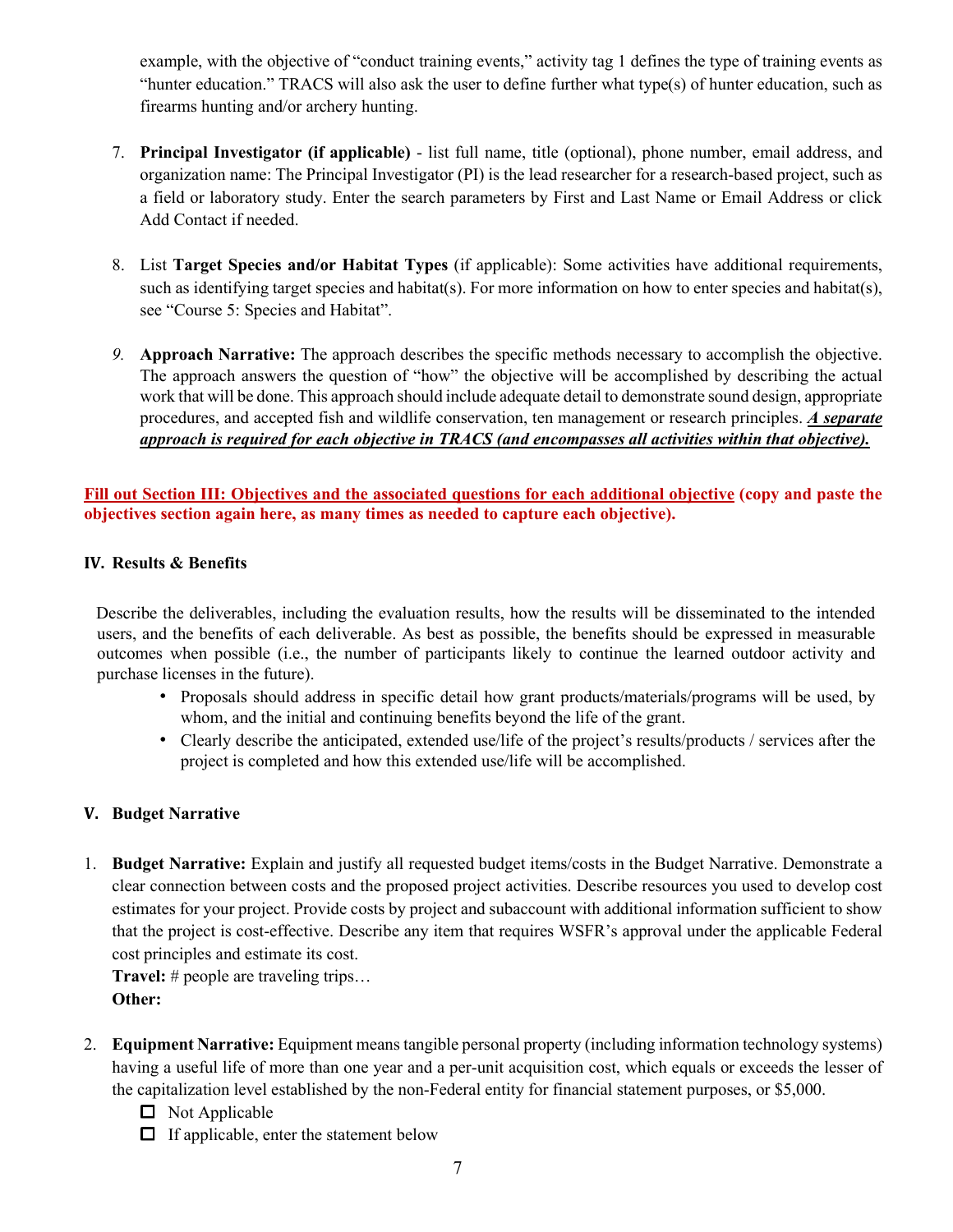- 3. **Useful Life Narrative:** Useful life is the total number of years and months during which federally funded structures and capital improvements can fulfill their intended purpose with adequate, routine maintenance. Propose a useful life for each capital improvement, and reference the method used to determine the useful life of a capital improvement. Please note that useful life determinations apply to capital improvements, not equipment. For Wildlife Restoration funds (also known as Pittman-Robertson or PR funds) and Sport Fish Restoration funds (also known as Dingell-Johnson or DJ funds), capital improvements mean 1. A structure that costs at least \$25,000 to build, acquire, or install; or the alteration or repair of a structure or the replacement of a structural component, if it increases the structure's useful life by at least 10 years or its market value by at least \$25,000. 2. An agency may use its own definition of capital improvement if it includes all capital improvements defined here. (50 CFR 80.2) Other WSFR-administered programs may have their own specific definition for capital improvements.
	- $\Box$  Not Applicable
	- $\Box$  If applicable, enter the statement below

# **VI. Additional Info**

4. **Timeline**

# 5. **Monitoring and Evaluation**

Most federal agencies that distribute grants require some project or process of evaluation among the grantees to ensure the funds allocated have been used as intended and milestones are being met. As such, it is beneficial to both the reviewers and the applicants to include a proposed evaluation process to showcase how the project will be reviewed during and after its completion.

The proposal should include monitoring and evaluation processes to assess and measure the project's effectiveness in accomplishing the desired goals and objectives described earlier.

The original evaluation design may be altered as the project progresses but having a solid background of how an evaluation will take place is helpful, as well as an idea of how the grant recipient will monitor the effectiveness of the project after the grant has ended.

### **Sample Budget Outline for Multistate Conservation Grant Proposals**

**PLEASE NOTE:** This table represents the Association's preferred budget format. However, applicants are not required to use it. If an applicant wishes to use it, they may modify it to meet their needs as long as they include the budget categories required by the Federal Forms.

# **How to calculate your Modified Total Direct Costs?**

Please refer to 2 CFR 200 Appendixes depending on your status:

*States, Local Governments, and Indian Tribes - Appendix VII to 2 CFR 200 Universities and Institutions of Higher Education - Appendix III to 2 CFR 200 Nonprofit Organizations - Appendix IV to 2 CFR 200*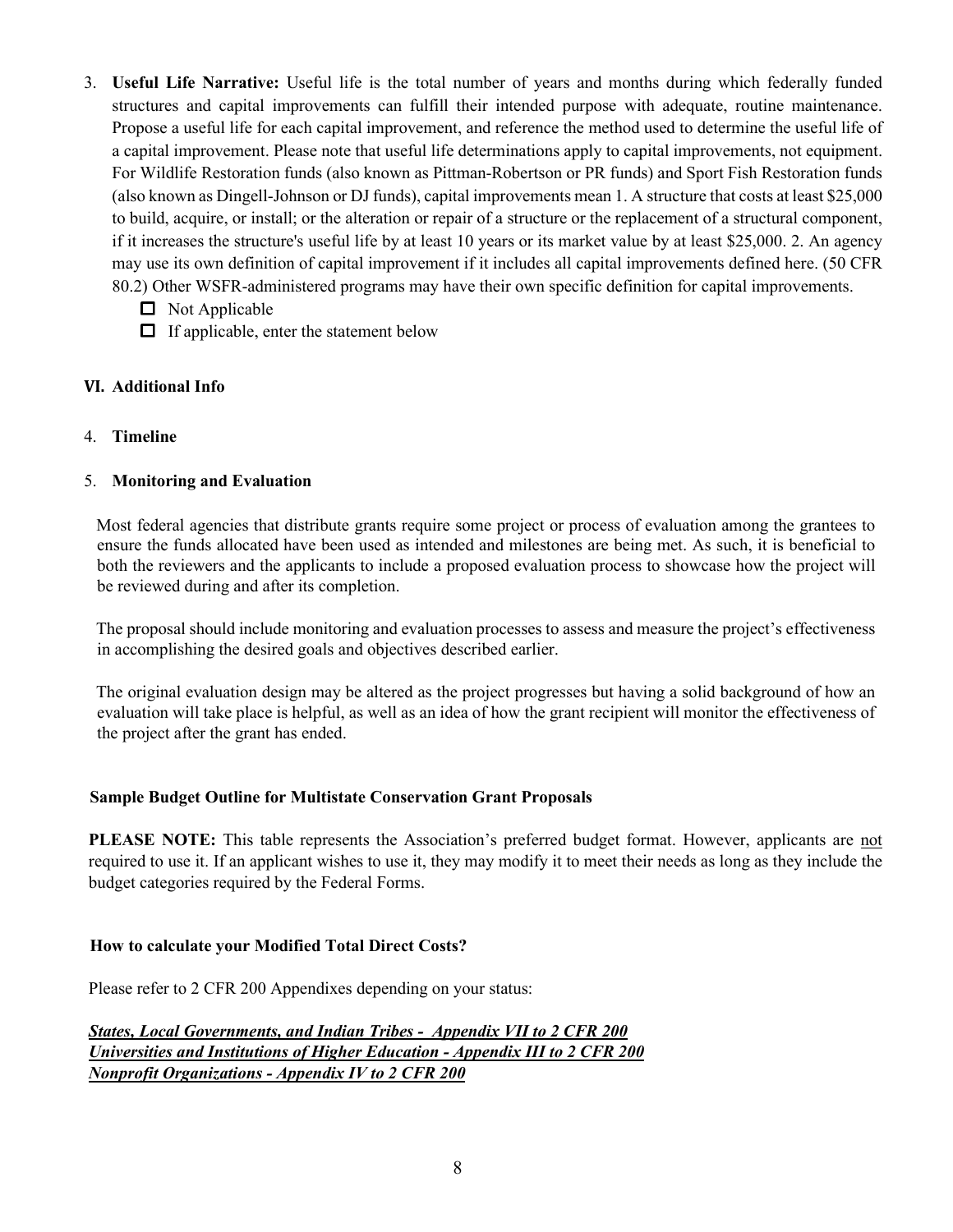| <b>Expenses</b>                                                                           | <b>2022 MSCGP</b> | <b>Modified Total Direct</b><br>Cost (MTDC) |
|-------------------------------------------------------------------------------------------|-------------------|---------------------------------------------|
| Personnel                                                                                 |                   |                                             |
| Fringe (<br>$\%$                                                                          |                   |                                             |
| Travel                                                                                    |                   |                                             |
| Supplies                                                                                  |                   |                                             |
| Equipment                                                                                 |                   |                                             |
| ***Contract (Total)                                                                       |                   |                                             |
| 1. Contract $1 - S$                                                                       |                   |                                             |
| Contract 2 - \$<br>2.                                                                     |                   |                                             |
| 3. Contract $3 - S$                                                                       |                   |                                             |
| Other (Specify)                                                                           |                   |                                             |
| Participants support costs (travel,                                                       |                   |                                             |
| Etc.                                                                                      |                   |                                             |
| Subawards                                                                                 |                   |                                             |
| Subaward 1<br>$l$ .                                                                       |                   |                                             |
| Subaward 2<br>2.                                                                          |                   |                                             |
| Subawards 3<br>$\mathfrak{Z}$ .                                                           |                   |                                             |
| Subtotal                                                                                  |                   |                                             |
| <b>Total Direct Costs</b>                                                                 |                   |                                             |
| Indirect $Costs^*$ ( $\%$<br>MTDC)<br>20%<br>(Note:<br>voluntarily cap for MSCGP request) |                   |                                             |
| <b>Total Expenses</b>                                                                     |                   |                                             |

**SFR \$** - Funding portion requested for sportfishing restoration (DJ) projects, including R3 anglers and boaters' grants (your grant may address Priority 1-6), e.g., research projects, boating access development, aquatic education, fish and wildlife habitat improvements, and other purposes consistent with the enabling legislation

# **\$ WR:**

**T (Traditional) -** Funding portion requested for wildlife restoration (PR) grants that don't address R3 projects (Your donation may address Strategic Priority 1-5), e.g., research projects, hunter safety and education, wildlife habitat improvements, and other purposes consistent with the enabling legislation.

**R3 \$** - Funding portion requested for R3 (PR only) grants for Wildlife Restoration projects (Hunting and Shooting Sports related) from the recent PR Modernization act (your budget may address Strategic Priority 6) - can only use the funds for making hunter recruitment and recreational shooter recruitment projects that promote a national hunting and shooting sports recruitment program, including related communication and outreach activities.